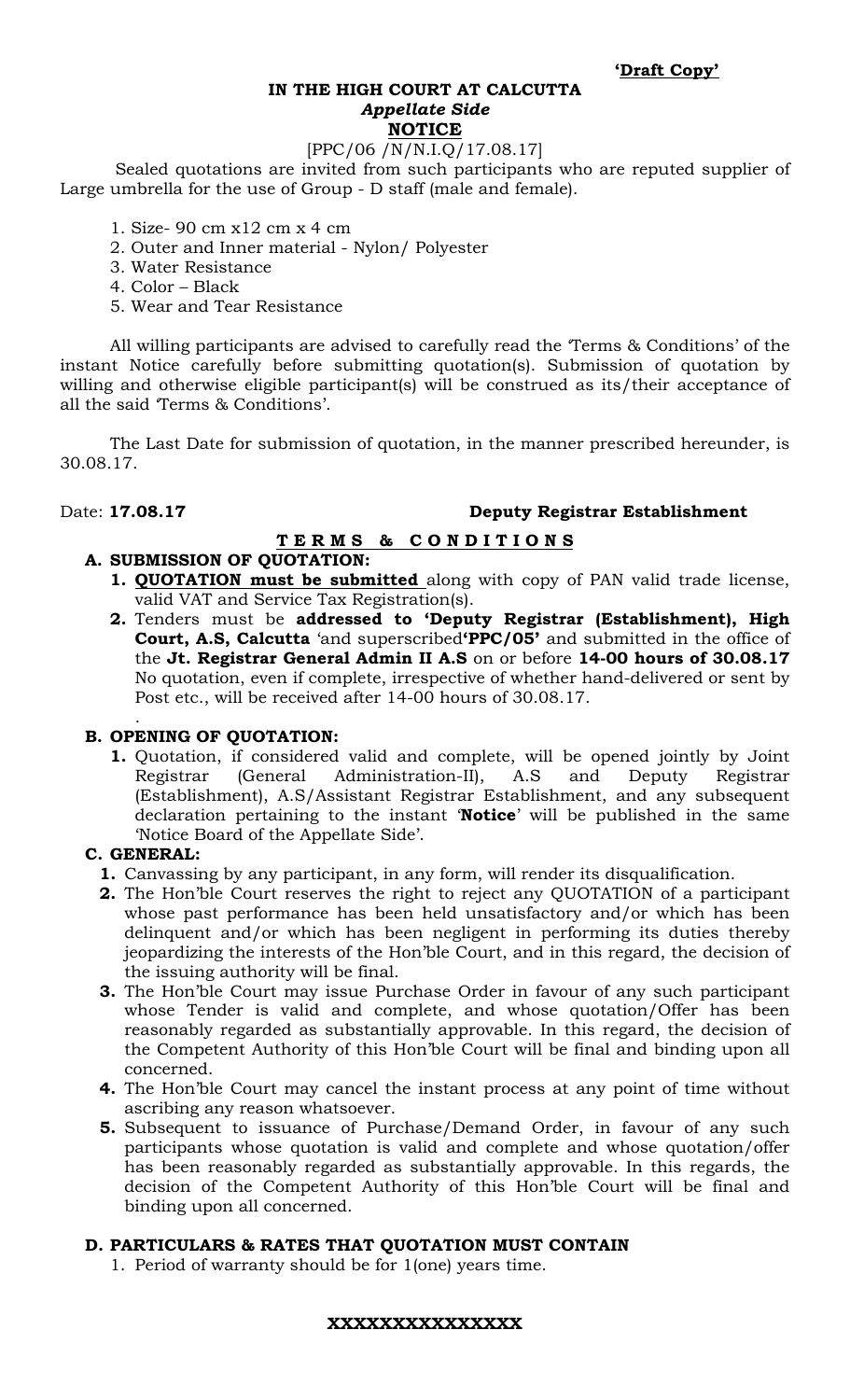#### **ANNEXURE – A CERTIFICATE OF AUTHORISATION TO WHOMSOEVER IT MAY CONCERN**

| This is to certify that M/s | having its registered office at                                                                    |  |
|-----------------------------|----------------------------------------------------------------------------------------------------|--|
|                             |                                                                                                    |  |
|                             | and having PAN                                                                                     |  |
|                             | Is competent and authorized to participate in the tender process of Hon'ble High Court at Calcutta |  |

notified through Notice Inviting Quotation bearing number \_\_\_\_\_\_\_\_\_\_\_\_\_\_dated \_\_\_\_\_\_\_\_\_\_\_\_\_\_\_\_\_\_\_\_\_

 $\overline{\phantom{a}}$  , and the contract of the contract of the contract of the contract of the contract of the contract of the contract of the contract of the contract of the contract of the contract of the contract of the contrac

(Signature)

Name\_\_\_\_\_\_\_\_\_\_\_\_\_\_\_\_\_\_\_\_\_

Designation \_\_\_\_\_\_\_\_\_\_\_\_\_\_\_

Date \_\_\_\_\_\_\_\_\_\_\_\_\_\_\_\_\_\_\_\_\_\_

Seal \_\_\_\_\_\_\_\_\_\_\_\_\_\_\_\_\_\_\_\_\_\_

 **( Official Seal )**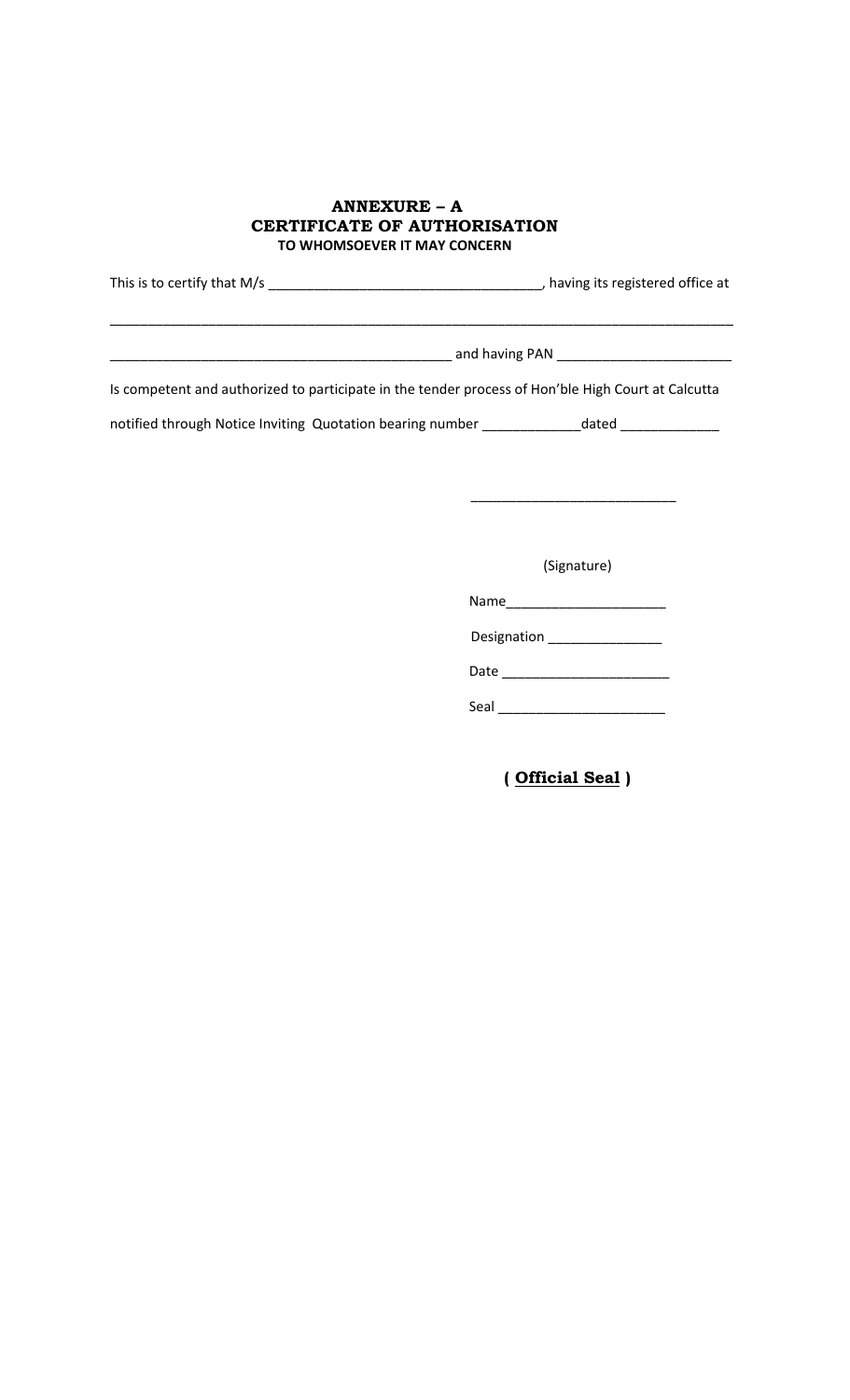## **'Cover Letter'**

**To**  The Jt Registrar Gen Admn- II High Court, A.S, Calcutta.

 **Ref: Hon'ble Court's Notice Inviting Quotation bearing number PPC/03/N/NIQ/16-17 dated 27.07.2016** 

Sir,

 In respect of the captioned N.I.Q, we are to offer our following charges for below mentioned gadgets.

Sir, we have read and understood the Terms & Conditions contained in the said Notice Inviting quotation and we are to delightfully express our agreement to those. Rate inclusive of Service Tax and other charges etc. are as follow:

## **i) High Speed Color Printer** *OUR QUOTE IS: ……………………………………… (Rupees ………………………………………. )*

#### **SPECIFICATION OF HIGH SPEED PRINTER**

MODEL NUMBER

PRINTER TYPE

MEMORY

INTERFACES AND CONNECTIVITY

STANDARD PAPER INPUT

PAPER SIZE, WEIGHT, THICKNESS, OUTPUT

POWER REQUIREMENTS

 *REMARKS (if any) :………………………………………………………………………………………………* 

## ii) **High End Scanner**

| OUR<br>$\sum$ |  |
|---------------|--|
| ונטשט -       |  |
|               |  |
|               |  |

## **Specification of High End Scanner**

Scanner type

Scan resolution

Duty cycle

Bit depth

Level of grayscale

Task speed

Scan size

Scan size format

Connectivity

 *REMARKS (if any) ……………………….……………………………………………………………………………..* 

Thanking you,